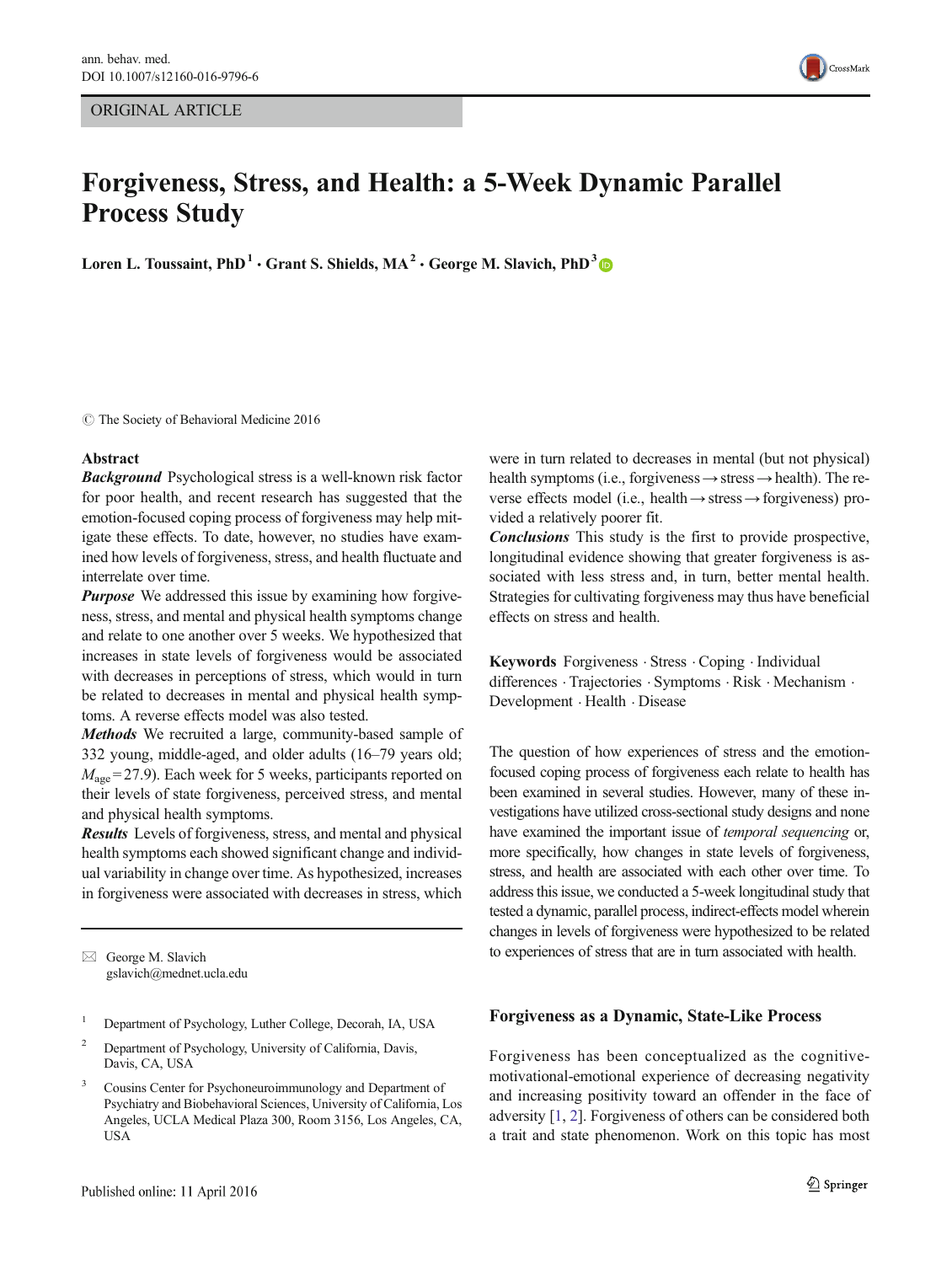commonly studied links between trait forgiveness and health [\[3](#page-7-0), [4\]](#page-7-0), but some researchers have argued for the importance of investigating forgiveness of others as a dynamic, state-like process [[1\]](#page-7-0). From this perspective, it is possible that levels of forgiveness—even of past events—can change over the course of a week, with these changes in turn having important implications for people's levels of stress and disease.

The few studies that have conceptualized forgiveness as a dynamic, state-like process have been insightful. Exline et al. [\[5](#page-7-0)] conducted two studies examining the temporal characteristics of forgiveness. In the first study, they examined empathy, responsibility, revenge, and avoidance each week for 5 weeks, and in the second study, they measured these same constructs biweekly over 9 weeks. Across both studies, increases in empathy and decreases in attributing responsibility for a situation to another person were associated with increases in forgiveness. In three other studies, McCullough et al. [\[6](#page-7-0)] examined the temporal characteristics of forgiveness and rumination. In the first two studies, they collected data biweekly over 9 weeks, and in the third study, they employed a 21-day daily-diary design to study associations between forgiveness and rumination. Across these studies, increases in forgiveness were associated with decreases in rumination. In addition, decreases in rumination were related to increases in forgiveness, and these effects were mediated by decreases in anger. Finally, in a third pair of studies, McCullough et al. [\[7\]](#page-7-0) examined the mathematical function of forgiveness over time by reanalyzing data collected by McCullough et al. [\[6\]](#page-7-0). They also examined new 21-day daily-diary data with a 3-month follow-up. The authors found that forgiving motivations (i.e., low revenge and avoidance, and high benevolence) followed a logarithmic function, and that increases in unforgiving motives were associated with lower levels of offender responsibility and intentionality attributions, less painfulness of the transgression, and higher perceived relationship value.

These studies provide converging support for the formulation that forgiveness is a dynamic, state-like process that (a) changes over time, (b) is associated with psychosocial and relational processes, and (c) is related to psychosocial wellbeing outcomes, such as rumination. What this research does not reveal, though, is how changes in forgiveness relate to changes in psychological stress levels or health. Indeed, to our knowledge, no study to date has examined the temporal unfolding of forgiveness over time, and how changes in forgiveness relate to changes in individuals' stress levels and mental and physical health symptoms.

### Stress and Coping Theory of Forgiveness

Researchers have drawn on Lazarus and Folkman's [[8\]](#page-8-0) transactional theory of stress and coping to conceptualize the putative effects of forgiveness on health [\[9](#page-8-0)–[11\]](#page-8-0). According to this theory, stress is the result of cognitive appraisal processes that culminate in an individual's perception that environmental demands exceed one's ability to cope. These appraisals are in constant flux, and as environmental stimuli and individual coping responses change, the appraisals are updated to reflect current circumstances. Like forgiveness, therefore, stress appraisals and individuals' health status as a result of these appraisals can change and influence each other in a reciprocal manner over time.

Consistent with this transactional theory, the reciprocal nature of stress influencing health and health influencing stress has been well documented. Indeed, psychological stress is well known to predict the development of many health problems, including cardiovascular disease and depression [[12,](#page-8-0) [13\]](#page-8-0), and chronic health conditions have in turn been shown to generate stress [[14,](#page-8-0) [15](#page-8-0)]. A complete review of these reciprocal links is beyond the scope of this article, but the existence of these effects underscores the importance of examining reciprocal associations, which can only be done using prospective, longitudinal methods. In this context, it has been proposed that changes in levels of state forgiveness may improve health by altering stress appraisals that in turn mitigate the negative effects of stress on health. As noted above, however, these dynamics have not yet been examined in the context of a longitudinal study.

Because forgiveness researchers have drawn heavily on the transactional theory of stress to develop an explanatory model of forgiveness and health, the stress and coping model of forgiveness includes several postulates that are similar to the transactional theory of stress [\[9](#page-8-0)–[11\]](#page-8-0). In particular, this model holds that (a) unforgiveness, as indexed by anger, hate, and resentment, creates stressful intrapersonal and interpersonal situations; (b) unforgiveness contributes, in some part, to the detrimental effects of stress on health; and (c) forgiveness is a coping mechanism that is capable of reducing experiences of stress that are associated with unforgiveness. Although forgiveness is not the only strategy available for coping with adversity, according to this model of forgiveness, it is one of the more effective responses for reducing stress perceptions and enhancing health.

Consistent with these postulates, several studies have shown that forgiveness is associated with more happiness, better mental and physical health, healthier physiologic profiles, and less depression [\[16](#page-8-0)–[21](#page-8-0)]. Additionally, a small literature exists on prospective models of forgiveness and health, which have permitted an exploration of how forgiveness is related to changes in distress, depression, and health over at least two time points [\[22](#page-8-0)–[24\]](#page-8-0). Unfortunately, what these studies do not provide is a window into how simultaneous changes in forgiveness and health are related. Studies with three or more time points are ideal for examining trajectories of change in multiple constructs. However, only one study to date has examined changes in forgiveness and mental health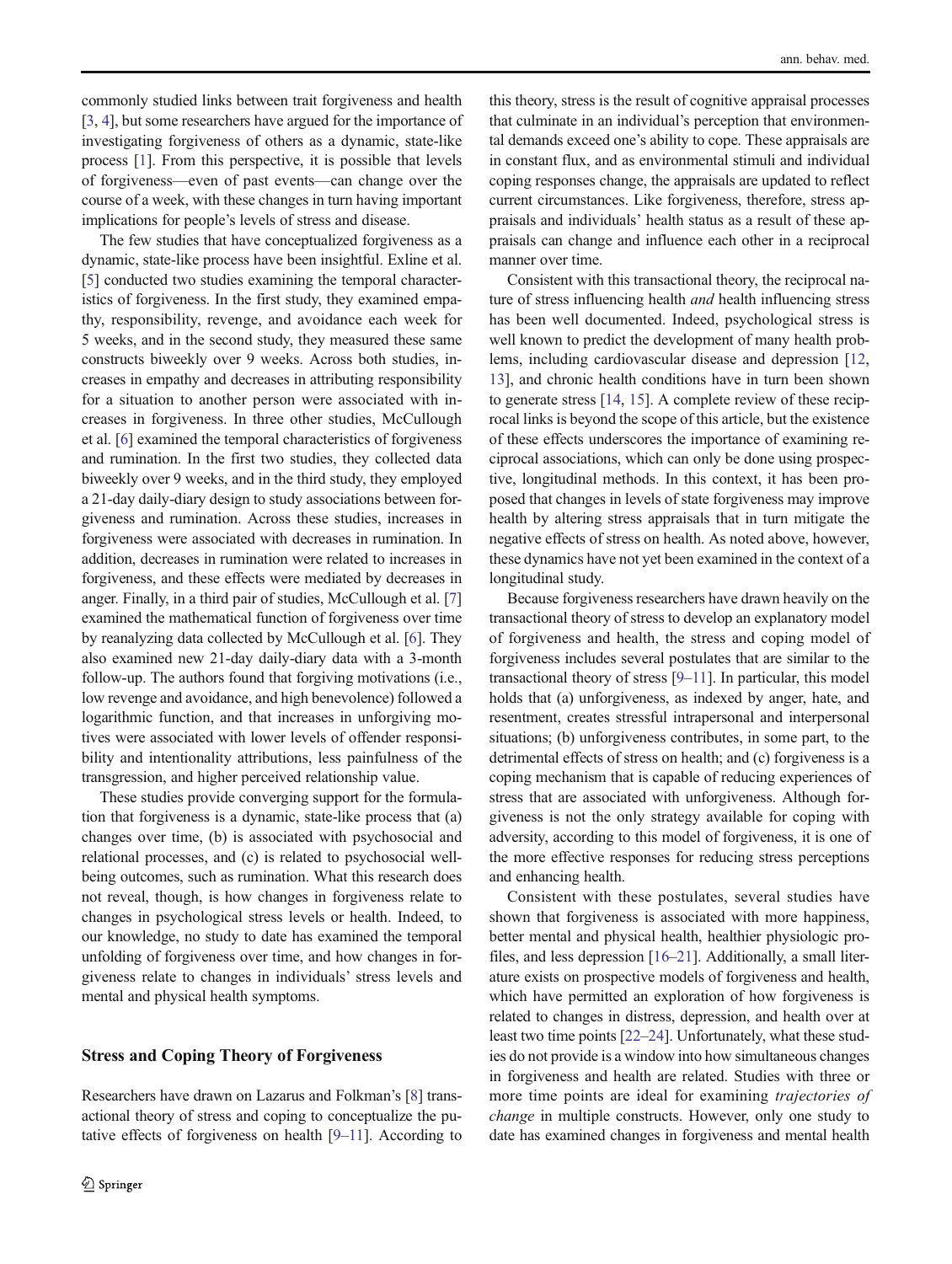(i.e., rumination and depression) over 8 weeks [[25\]](#page-8-0). This study found that forgiveness and mental health both change over time, and that changes in these factors are positively correlated. Although the statistical modeling used in this study showed that improvements in mental health predicted subsequent increases in forgiveness, the analyses did not show that increases in forgiveness predicted changes in mental health. More broadly, what this and other studies have not investigated is how changes in forgiveness relate to perceptions of stress that in turn influence health. Moreover, no studies to date have examined longitudinal associations between forgiveness, stress, and mental and physical health symptoms. As a result, only piecemeal evidence presently exists for the stress and coping model of forgiveness.

# Present Study

To address these issues, we assessed how levels of forgiveness, perceptions of stress, and mental and physical health symptoms change and relate to each other on a weekly basis, over 5 weeks, in young, middle-aged, and older adults. More specifically, we performed a theoretically driven test of two models derived from the stress and coping model of forgiveness. In the first model, we tested the primary hypothesis that increases in forgiveness are associated with decreases in perceptions of stress, which in turn relate to decreases in mental and physical health symptoms. In the second model, we tested the alternative, reverse effects hypothesis that decreases in mental and physical health symptoms are associated with decreases in perceptions of stress, which in turn relate to increases in forgiveness.

# Method

#### Participants and Procedures

Participants were 332 young, middle-aged, and older adults (120 males, 207 females, and 5 unknown) recruited using flyers and email announcements on college campuses and the surrounding community. At study entry, participants ranged in age from 16 to 79 years old  $(M=27.9,$ Median = 21), with a skew toward younger participants. Institutional review board approval was obtained prior to the start of the study and all individuals provided informed consent before participating. Participants completed study measures each week for 5 weeks and were asked to reflect on the past week when completing each measure. Weekly assessments were selected based on the study design used by Orth et al. [\[25\]](#page-8-0), who found that this time span allows ample opportunity for changes to occur in levels of both forgiveness and forgiveness-related health symptoms.

#### Measures

State Forgiveness State forgiveness was measured using the Rye Forgiveness Scale [[2](#page-7-0)]. The measure consists of 15 items that assess the absence of negative emotions and presence of positive emotions in relation to experiences of adversity. Participants were instructed to "think of how you have responded to a person who has wronged or mistreated you." In responding to the items, therefore, participants could have referenced any past situation to report their current feelings of forgiveness. Using a state measure of forgiveness allows for an assessment of fluctuations in each participant's weekly levels of forgiveness. An example item is, "I wish for good things to happen to the person who wronged me." Responses to each item were provided on a 1 (strongly disagree) to 5 (strongly agree) scale, and item responses were averaged to create an overall weekly state forgiveness score, with higher scores indicating more forgiveness at the time of measurement. The Rye Forgiveness Scale has shown very good reliability ( $\alpha$  = .87), and acceptable convergence with the Enright Forgiveness Inventory  $(rs > .52)$  and divergence with religiousness ( $r = .16$ ), anger ( $r \leq -.41$ ), and social desirability  $(r = .16)$  [\[2\]](#page-7-0). Alphas for this study across all five time points were very good,  $\alpha \geq .84$ .

Perceived Stress In keeping with prior research on forgiveness, stress, and health [\[4,](#page-7-0) [36\]](#page-8-0), participants' present levels of perceived stress were measured using the 10-item version of the Perceived Stress Scale [[26](#page-8-0), [27](#page-8-0)], which is the most widely used instrument for assessing perceived stress. The scale assesses how uncontrollable and unpredictable respondents view their lives at the time of measurement. An example item is, "During the past week, how often have you felt confident about your ability to handle your personal problems?" Responses to each item were provided on a 0 (never) to 4 (very often) scale, and all responses were averaged to create an overall weekly stress score, with higher scores indicating more stress. The Perceived Stress Scale has shown acceptable reliability ( $\alpha$ = .78), convergence with self-reported levels of average stress ( $r = .39$ ) and number of life events ( $r = .32$ ), and divergence with impact of events  $(r = -0.09)$  and work stress  $(r = .06)$  [[26,](#page-8-0) [27\]](#page-8-0). Alphas for this study across all five time points were very good,  $\alpha \geq .86$ .

Mental Health Symptoms Mental health symptoms were measured using the Kessler-6 scale [\[28](#page-8-0), [29\]](#page-8-0), which is a widely used six-item measure of non-specific psychological distress. An example item is, "During the past week, how often did you feel so sad that nothing could cheer you up?" Responses to each item were provided on a 1 (*never*) to 5 (*very often*) scale, and all responses were averaged to create an overall weekly mental health symptom score, with higher scores indicating more mental health complaints at the time of measurement.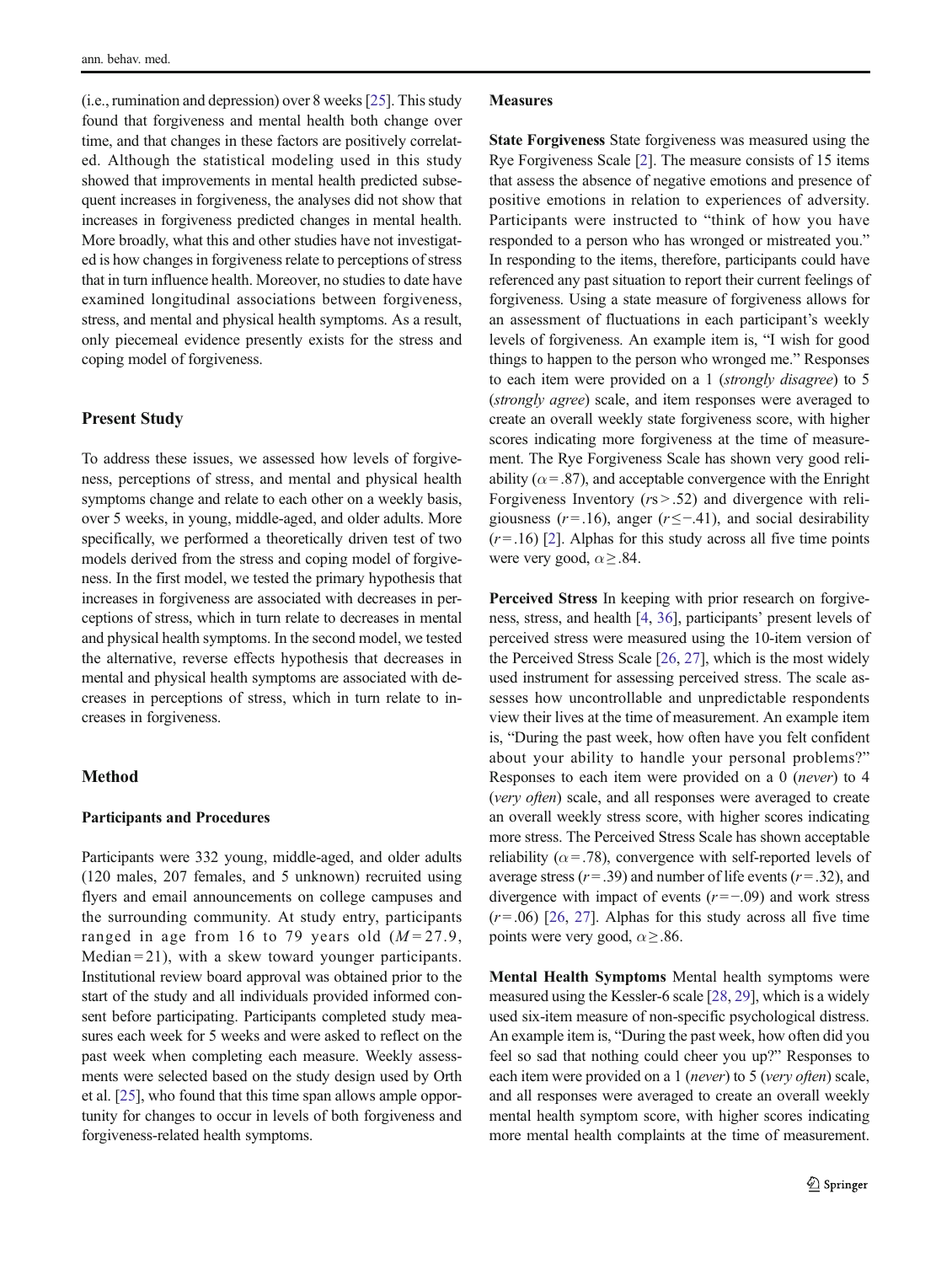The Kessler-6 has shown very good reliability ( $\alpha$ s > .89) and convergence with DSM-IV-based measures of mental health symptoms  $(AUC = .87 - .88)$  [[28,](#page-8-0) [29\]](#page-8-0). Alphas for this study across all five time points were very good,  $\alpha$  > .88.

Physical Health Symptoms Physical health symptoms were measured using the Physical Health Questionnaire [\[30,](#page-8-0) [31\]](#page-8-0), which assesses the frequency of somatic symptoms and minor health conditions, such as colds. An example item is, "During the past week, how often have you experienced headaches?" Responses to 11 items on this measure were provided on a seven-point, 1 (*never*) to 7 (*all the time*), scale, and responses to three items were also provided on a seven-point scale, including 0 (0 times),  $1 (1-2 \text{ times})$ ,  $2 (3 \text{ times})$ ,  $3 (4 \text{ times})$ ,  $4 (5$ times), 5 (6 times), and 6 (7+ times). All responses were averaged to create an overall weekly physical health symptom score, with higher scores indicating more physical health complaints at the time of measurement. The Physical Health Questionnaire has shown acceptable reliability ( $\alpha s \geq .70$ ), convergence with general health ( $rs = .23 - .62$ ), and divergence with work stress ( $rs = .002 - .12$ ) [[30](#page-8-0), [31](#page-8-0)]. Alphas for this study across all five time points were acceptable,  $\alpha \geq .79$ .

# Data Analyses

A primary aim of the study was to examine within-person changes in state levels of forgiveness, stress, and mental and physical health across the 5-week study period. To do this, we employed latent growth curve modeling using full-information, maximum likelihood estimation to estimate the models, which appropriately models missing data. Latent growth curve models (LGMs) enabled us to examine two unique parameters of change. First, we estimated mean latent intercept (i.e., starting) values for baseline measures of each construct, as well as variance of individual intercept values. Second, we estimated mean slope (i.e., change) across time of each construct, as well as variance of individual slope values. Together, these LGMs permitted an examination of individuals' average

Fig. 1 Conceptual latent growth model of forgiveness over 5 weeks. Ovals represent latent intercept and slope variables. Rectangles represent observed data collected at each time point. Fixed weights for intercept and slope parameters are indicated along the parameter paths. Error variances/covariances not shown.

starting levels and changes in levels of each construct over time, in addition to variability in individuals' starting levels and changes in each construct over time [\[32,](#page-8-0) [33\]](#page-8-0).

To test the hypothesized models involving state levels of forgiveness, stress, and mental and physical health symptoms, we estimated a parallel process LGM that allowed for the simultaneous estimation of multiple LGMs for each of these four variables of interest. Figure 1 depicts the LGM for state forgiveness as an example. The parallel process model simultaneously estimated three additional, identical models for perceived stress and mental and physical health symptoms. Although there are many parameters in parallel process LGMs, consistent with the general analytic strategy described by Slater and Hayes [[33\]](#page-8-0), we examined parallel process indirect-effects models and focused analyses on the effects of change that were of greatest relevance for the study hypotheses. Therefore, we present the mean and variance statistics for intercept and slope, and report on two LGMs that directly test the hypotheses. All results remained significant when controlling for participants' sex and age.

# **Results**

#### Preliminary Analyses

Data were first examined to determine if missing data across the five time points were missing completely at random. Using Little's test for this purpose [[34\]](#page-8-0), we found no evidence that data were not missing completely at random,  $\chi^2$  $(214)=236.77, p=.14$ . We also conducted a series of logistic regressions using individuals'scores on a given variable (e.g., forgiveness, stress) to predict their likelihood of missingness on that same variable at either a prior or subsequent time point, while applying false discovery rate corrections due to multiple tests. Similar to the results above, these analyses indicated that individuals' scores at a given time did not predict their likelihood of missingness at any other time point,  $ps > .90$ .

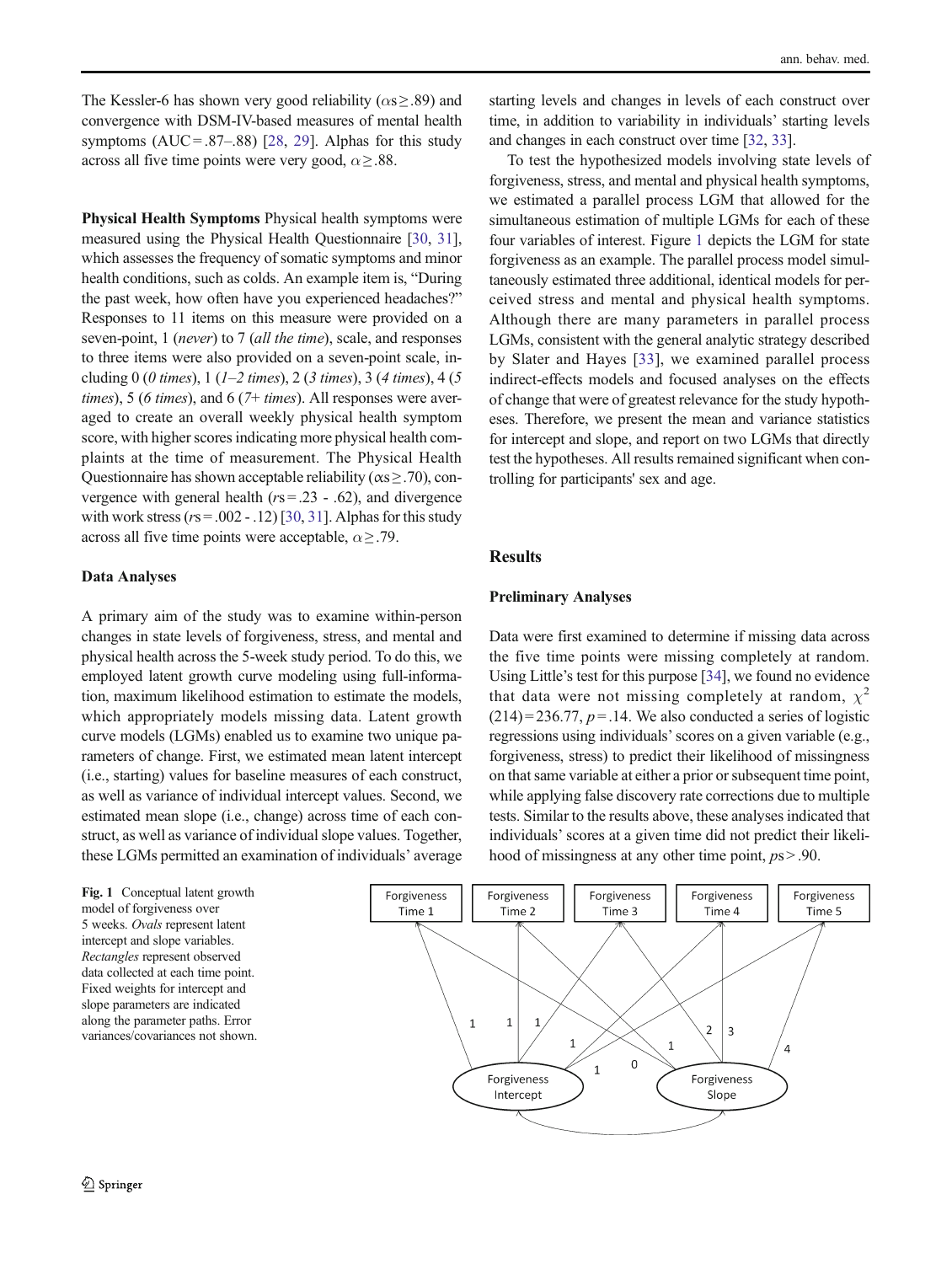#### Primary Analyses

Table 1 summarizes the means and variances of starting levels and changes in state levels of forgiveness, perceived stress, and mental and physical health symptoms modeled in the parallel process LGM. Although means and variances of starting levels are a necessary part of the LGM, they describe only the average starting point of each variable and the individual variability in starting point at the beginning of the 5 weeks. Participants' starting levels of forgiveness, stress, and mental and physical health symptoms were significantly greater than zero, and significant individual differences among starting levels were observed. Significant average changes were observed for each of the four main variables, indicating that, on average, levels of forgiveness increased in a linear fashion over the 5-week study period  $(B=.02, p<.001)$ , and levels of perceived stress ( $B = -0.05$ ,  $p < 0.001$ ), mental health symptoms ( $B = -0.04$ ,  $p < .001$ ), and physical health symptoms  $(B=-.08, p<.001)$  decreased over this time period. More importantly, there were also significant individual differences in changes in levels of forgiveness ( $s^2$  = .01,  $p$  < .01), perceived stress ( $s^2$  = .01,  $p$  < .001), and physical health symptoms  $(s^2 = 0.01, p < 0.01)$  over the 5 weeks, and marginally significant differences in changes in mental health symptoms  $(s^2 = .01,$  $p<.10$ ) over this time period. In sum, at the beginning of the 5-week study period, starting levels of all constructs were greater than zero and showed significant individual variability. Moreover, over the 5-week time period, each of the four main constructs (i.e., forgiveness, perceived stress, mental health symptoms, and physical health symptoms) showed significant change over time and also significant or marginally significant individual variability in change over time.

Hypothesis-driven structural models of change across the 5-week study period were tested in two models, which are depicted in Figs. [2](#page-5-0) and [3.](#page-5-0) Similar to the approach taken by Orth et al. [\[25\]](#page-8-0) in their LGM of forgiveness and adjustment,

Table 1 Parallel process latent growth model of forgiveness, stress, and health: intercept and slope means and variances

|                          | Mean       | Variance      |
|--------------------------|------------|---------------|
| Intercept                |            |               |
| Forgiveness              | $3.54***$  | $0.20***$     |
| Perceived stress         | $2.59***$  | $0.21***$     |
| Mental health symptoms   | $2.18***$  | $0.36***$     |
| Physical health symptoms | $2.55***$  | $0.38***$     |
| Slope                    |            |               |
| Forgiveness              | $0.02***$  | $0.01**$      |
| Perceived stress         | $-0.05***$ | $0.01***$     |
| Mental health symptoms   | $-0.04***$ | $0.01\dagger$ |
| Physical health symptoms | $-0.08***$ | $0.01**$      |

 $\uparrow p < .10, \uparrow p < .05, \uparrow \uparrow p < .01, \uparrow \uparrow \uparrow p < .001$ 

cross-construct covariances were estimated at each time point for observed variables, because doing so significantly improved overall model fit. The first model tested the primary hypothesis that increases in forgiveness are associated with decreases in perceived stress, which are in turn related to decreases in mental and physical health symptoms (i.e., increases in forgiveness  $\rightarrow$  less perceived stress  $\rightarrow$  better mental and physical health). The second model was constructed to examine the reverse effects hypothesis, whereby decreases in mental and physical health symptoms are associated with decreases in stress, which are in turn related to increases in forgiveness (i.e., better mental and physical health  $\rightarrow$ less perceived stress $\rightarrow$ increases in forgiveness).

As depicted in Fig. [2,](#page-5-0) the first structural model demonstrated that increases in forgiveness across the 5-week study period were associated with decreases in perceived stress  $(B = -0.54, p = .001)$  and that decreases in perceived stress were related to decreases in mental health symptoms  $(B=.52, p<.01)$  but not physical health symptoms  $(B=.02, p>.05)$ . Model fit was acceptable,  $\chi^2$  = 202.06, p = .003, CFI = .99, RMSEA = .03 (90 % C.I. = .02–.04), AIC = 7820.79. The indirect effect of increases in forgiveness relating to decreases in mental health symptoms through reductions in perceived stress was statistically significant ( $B = -0.28$ ,  $p < .05$ ), and no indirect effect was observed linking increases in forgiveness and decreases in physical health symptoms through decreases in perceived stress  $(B = -0.01$ ,  $p > .05$ ).

Testing the second, reverse effects structural model revealed that decreases in mental health symptoms across the 5-week study period were associated with decreases in perceived stress ( $B = .64$ ,  $p < .01$ ), but decreases in physical health symptoms were not related to decreases in perceived stress  $(B=-.18, p > .05)$  (see Fig. [3](#page-5-0)). Testing this model also revealed that decreases in perceived stress across the 5-week period were associated with increases in forgiveness  $(B = -0.48, p < 0.01)$ . Model fit was acceptable  $\chi^2 = 204.53$ ,  $p = .002$ , CFI = .99, RMSEA = .03 (90 % C.I. = .02-.04), AIC = 7823.26. The indirect effect of decreases in mental health symptoms relating to increases in forgiveness through decreases in perceived stress was statistically significant  $(B = -0.31, p = .01)$ , and no indirect effect was observed linking decreases in physical health symptoms and increases in forgiveness through decreases in perceived stress  $(B= 0.09,$  $p > 0.05$ ). In sum, then, across this 5-week study, increases in forgiveness were associated with decreases in perceived stress and associated decreases in mental health symptoms. Additionally, as shown in the second reverse effects structural model, we also found evidence that decreases in mental health symptoms were associated with decreasing levels of perceived stress and increasing levels of forgiveness.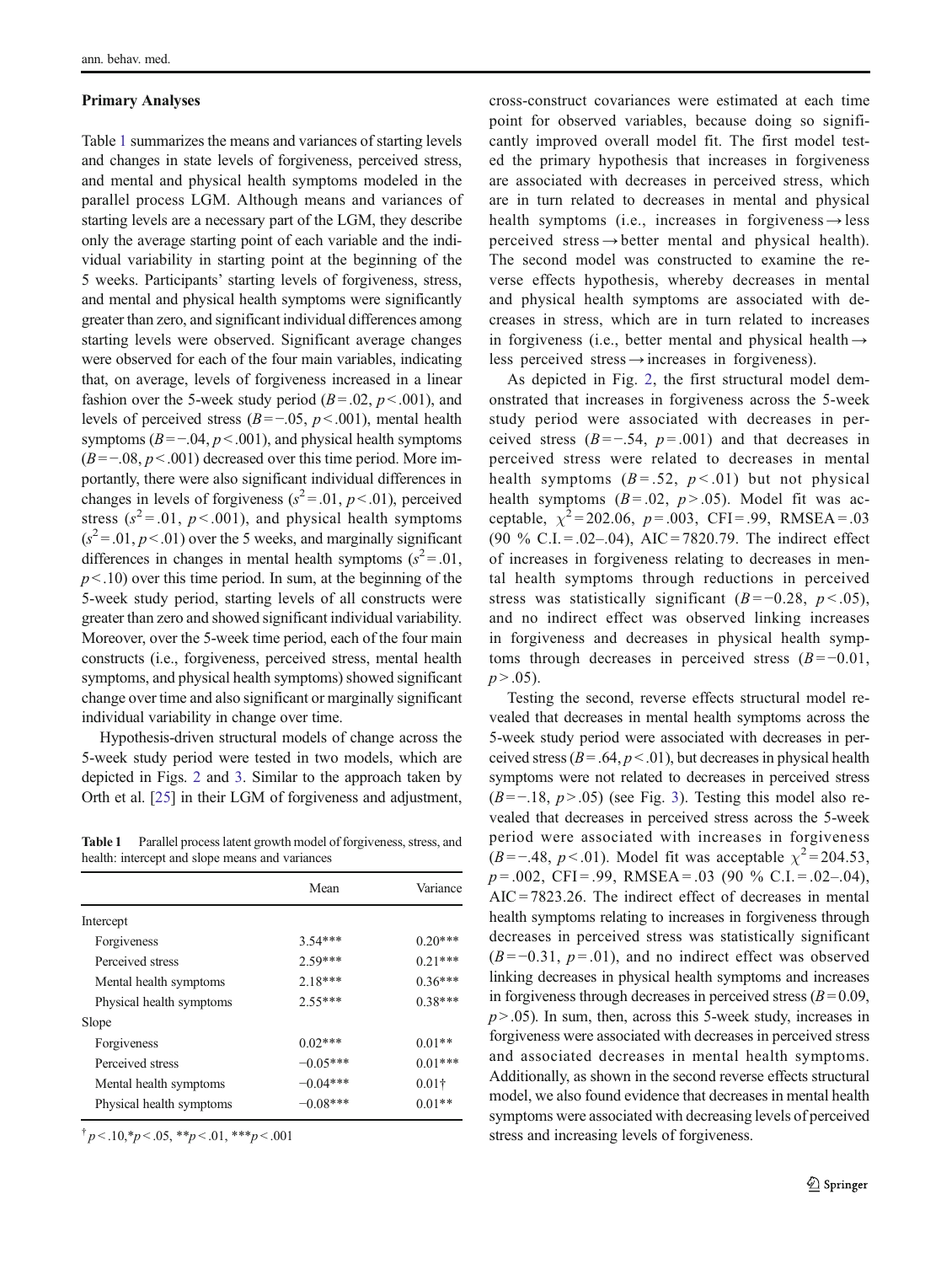<span id="page-5-0"></span>

Fig. 2 Five-week, dynamic, parallel process, indirect-effects model of forgiveness predicting perceived stress, and perceived stress in turn predicting mental and physical health symptoms. Increases in forgiveness over the 5-week study period were associated with decreases in perceived stress, which were in turn related to decreases in mental (but not physical) health symptoms. To simplify the graphical

presentation, only latent slope variables are shown, because these are the only variables relevant to the study hypotheses. Observed variables and their constant parameter coefficients, error variances/covariances, and latent intercept variables are not shown. Results did not change when controlling for sex and age. \*\*p < .01, \*\*\*p < .001

#### Model Comparison

Because the structural models were not nested, it was not possible to conduct a chi-square difference test to determine which model had a better fit, and including reciprocal effects in a single model made the comprehensive model unidentified. Therefore, the AIC statistic was used to evaluate the relative fit of the two models. Absolute size of AIC values is uninformative due to unknown scaling. Regardless of size, though, lower AIC values indicate better fit [\[35](#page-8-0)], and relative differences in AIC of |2| or greater indicate substantially improved fit [[35\]](#page-8-0). Comparing the AIC values for the two models indicated that the best-fitting model was the primary hypothesis model, wherein changes in forgiveness were associated with changes in perceived stress, which were in turn related to changes in mental health symptoms (i.e., increases in forgiveness  $\rightarrow$  less perceived stress → better mental health). AIC difference for the two models equaled 2.5 points.

# **Discussion**

Despite long-standing interest in how stress and coping processes like forgiveness change, influence each other, and relate to individuals' health status over time, to date, no longitudinal studies have been conducted that measure each of these processes. We addressed this issue in the present study by investigating for the first time how levels of forgiveness, perceived stress, and mental and physical health symptoms change and interrelate over 5 weeks using a dynamic, parallel process, indirect-effects model. Several findings are noteworthy. First, the data confirm prior research suggesting that forgiveness is a dynamic state that changes over time [\[5](#page-7-0), [6\]](#page-7-0). Likewise, levels of perceived stress and mental and physical health symptoms showed statistically significant changes over the 5-week study period. Second, there was significant individual variability in these changes over time. Third, supporting the primary hypothesis, increases in forgiveness were associated with decreases in perceived stress over the 5-week study period, which were in turn related to decreases



Fig. 3 Five-week, dynamic, parallel process, indirect-effects model of mental and physical health symptoms predicting levels of perceived stress, and levels of perceived stress in turn predicting forgiveness. Decreases in mental (but not physical) health symptoms over the 5 week study period were associated with decreases in perceived stress, which were in turn related to increases in forgiveness. The overall model fit for this alternative model was poorer relative to the fit for the

primary model presented in Fig. 2. To simplify the graphical presentation, only latent slope variables are shown, because these are the only variables relevant to the study hypotheses. Observed variables and their constant parameter coefficients, error variances/covariances, and latent intercept variables are not shown. Results did not change when controlling for sex and age.  $**p < .01$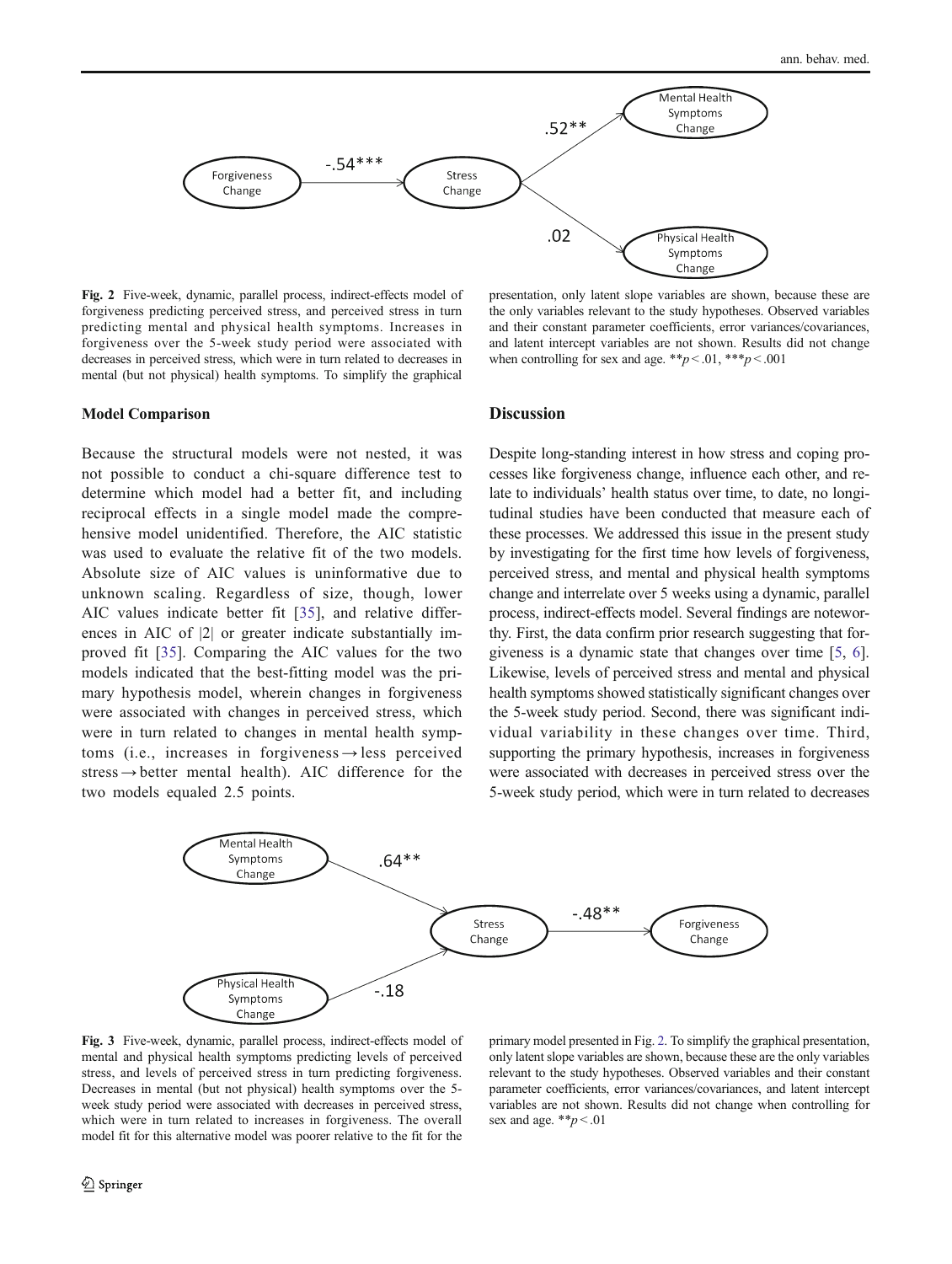in mental (but not physical) health symptoms. Fourth, supporting the reverse effects hypothesis, decreases in mental (but not physical) health symptoms were associated with decreases in perceived stress over the 5-week period, which were in turn related to increases in forgiveness. Fifth, the indirect effects of (a) forgiveness through stress to mental health symptoms and (b) mental health symptoms through stress to forgiveness were statistically significant, suggesting that stress may play an important role as a mechanism linking forgiveness and health. Sixth, although both the primary structural model (forgiveness  $\rightarrow$  perceived stress  $\rightarrow$  health) and the alternative reverse effects structural model (health→perceived stress → forgiveness) showed acceptable fit to the data, the primary model demonstrated better relative fit. The data thus provide the strongest support for the stress and coping model of forgiveness, in which forgiveness is hypothesized to reduce experiences of perceived stress that in turn leads to better mental health [\[9](#page-8-0)–[11\]](#page-8-0).

One notable aspect of these findings is that we observed support for the stress and coping model of forgiveness in relation to mental but not physical health. Given prior crosssectional and two-time-point longitudinal studies showing as-sociations between forgiveness and physical health [\[19,](#page-8-0) [21,](#page-8-0) [23\]](#page-8-0), we did not hypothesize a different pattern of results for mental and physical health in the present five-wave study. One possible reason for this patterning may involve the relatively short inter-assessment time period. Specifically, whereas levels of psychological and emotional distress are known to fluctuate on a daily and weekly basis [[36,](#page-8-0) [37\]](#page-8-0), changes in physical health symptoms (as measured here by the possible presence of a cold, flu, infection, pain, etc.) may occur over longer periods of time [\[38,](#page-8-0) [39](#page-8-0)]. Therefore, the timing of the present study design may have been better suited for assessing changes in mental versus physical health. Future research using longer inter-assessment time periods would thus be warranted, especially to examine these dynamics in relation to the development of physical disease (i.e., as opposed to just physical symptoms).

A second notable aspect of these findings is that we observed increases in forgiveness and decreases in perceived stress, mental health symptoms, and physical health symptoms over the 5-week study period. Although we can only speculate regarding the reasons for these specific patterns of change, it is possible that the increases in forgiveness may have something to do with the repeated measurement of this construct. For example, perhaps asking individuals about forgiveness makes this construct more salient or increases the demand characteristics associated with reporting higher levels of forgiveness over time. With respect to levels of perceived stress and mental and physical health symptoms, it is possible that participating in the study had unintended beneficial effects on individuals' stress levels and health, or that these assessments covered a time period marked by naturally occurring decreases in overall stress

burden. Because the data we collected do not allow us to adjudicate between these possibilities, additional research is needed to understand these effects.

Putting these issues aside, at least two unique features of this study are important to note. First, as argued by McCullough et al. [\[1](#page-7-0)], longitudinal study designs provide the best window into the dynamic experience of state forgiveness, which is a dynamic phenomenon that changes as individuals reflect on and process their experiences. These temporal changes in forgiveness are in turn hypothesized to influence individuals' health and well-being. Second, the present study provides an important and novel test of the stress and coping model of forgiveness [[9](#page-8-0)–[11\]](#page-8-0) in the context of health research. Prior research has generally supported the stress and coping model of forgiveness, but these investigations employed study designs that were cross-sectional or limited to only two assessment time points [[4,](#page-7-0) [40](#page-8-0), [41](#page-8-0)]. Consequently, it was generally understood that forgiveness, stress, and health may influence one another, but impossible to determine the temporal sequencing of these effects. The study by Orth et al. [\[25](#page-8-0)] is notable for having four assessments over 6 weeks, but this study did not examine whether changes in perceived stress mediate the association between forgiveness and health. Other studies have examined forgiveness and health at only two time points [[22,](#page-8-0) [23\]](#page-8-0), and while these studies revealed important initial information about how these factors are associated, they were not able to provide a rigorous test of the stress and coping model of forgiveness insofar as they did not examine how forgiveness, stress, and health all change over time, how changes in each of these factors relate to subsequent changes in the other factors, or how changes in stress might act as a mechanism that explains the effects of forgiveness on health.

The stress and coping model of forgiveness was built on the transactional model of stress and coping [\[8\]](#page-8-0), and thus provides for the possibility of reciprocal causation. Despite evidence from the model fit statistics that the forgiveness $\rightarrow$  perceived stress→health model was a better fit for the present data than the alternative health  $\rightarrow$  perceived stress  $\rightarrow$  forgiveness model, it is still important to examine the alternative reciprocal effects model and consider the implications of these findings. In the primary model, we found that increases in forgiveness were associated with decreases in perceived stress, which were in turn related to decreases in mental health symptoms, suggesting that forgiveness may be a form of coping that helps alleviate perceptions of stress that contribute to poor mental health. However, equally important is the fact that decreases in mental health symptoms were associated with decreases in stress, which is consistent with previous research [\[15](#page-8-0)], and that decreases in stress were in turn related to increases in forgiveness.

Given these reciprocal effects, it may be useful for mental health care providers to consider how mental health problems play a role in generating stressful circumstances in patients' lives. There is no reason to believe that individuals with chronic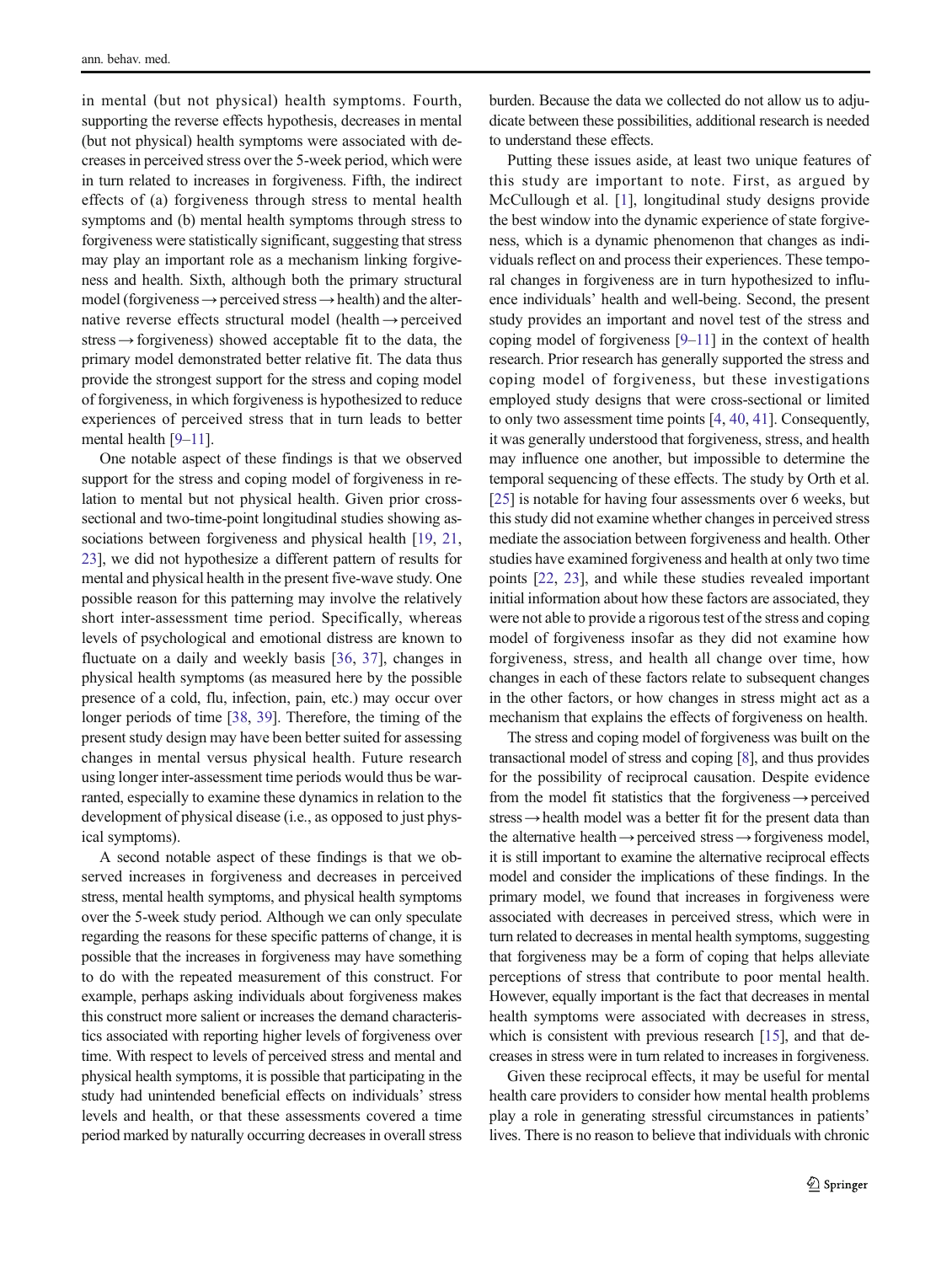<span id="page-7-0"></span>health conditions are more unforgiving by nature, but health problems can significantly disrupt individuals' social and family functioning [\[42](#page-8-0)–[44](#page-8-0)], which may in turn suppress their ability to employ forgiveness as a coping strategy. By enhancing forgiveness capabilities and teaching stress reduction techniques, mental health care providers may be able to facilitate resilience in coping with future stressors and simultaneously improve mental health outcomes in their patients. First, however, researchers will need to conduct carefully designed clinical trials that attempt to manipulate individuals' forgiveness or stress management capabilities in order to provide causal evidence for the associations documented here.

Several limitations of this study should be noted. First, the stress and coping model of forgiveness provides only one view of how forgiveness may be associated with health. Several other theories also provide useful ways of understanding the forgiveness-health connection, including Antonovsky's model of salutogenesis [\[45\]](#page-8-0), Bandura's model of self-efficacy [\[46](#page-8-0)], and Seligman's model of learned helplessness [\[47\]](#page-8-0). From these perspectives, forgiveness may represent a generalized resistance resource (Antonovsky), a method of building self-efficacy for dealing with stress (Bandura), or a strategy for increasing perceptions of control and reducing experiences of helplessness in the face of adversity (Seligman). Second, measurement of the main constructs in the present study was limited to self-report. Although this is very common in forgiveness research, future studies could use other measures of mental and physical health to ensure independence, including chart review, clinician health ratings, and the examination of health-related biomarkers. Third, based on the design of Orth et al. [[25](#page-8-0)], we utilized weekly assessments of each of the main constructs, which allowed for ample opportunity for changes to occur in forgiveness, stress, and health. Changes may also occur over shorter time periods, though, and these relations are also worth investigating to provide a more fine-grained analysis of how short-term (e.g., daily) fluctuations in forgiveness relate to experiences of stress and health complaints. Likewise, changes may occur over longer periods of time, and these changes are also important to investigate, especially insofar as physical disease conditions [\[48](#page-8-0), [49](#page-8-0)] and certain psychiatric outcomes (e.g., onset of a major depressive episode) [[50\]](#page-8-0) may only be detectable given more time in between assessments. Fourth, as with all non-randomized studies, potential confounding factors could have influenced the present results. Although controlling for age and sex did not alter the results, to more fully account for potential confounding effects, randomized forgiveness intervention trials examining forgiveness promotion and its effects on stress and health are necessary. Fifth, the stress and health measures used here referenced the "past week," whereas the forgiveness measure may have focused individuals more intently on in-the-moment experiences. This difference in time perspective might have influenced the results. Finally,

although we aimed to recruit participants of all ages, additional research is needed to examine the robustness of these effects across the lifespan.

Notwithstanding these limitations, the present study is the first to utilize a 5-week, dynamic, parallel process, indirecteffects model of forgiveness, stress, and health to elucidate how these states change and interrelate over time. Based on data from 332 young, middle-aged, and older adults reporting across a 5-week time span, we found that increases in forgiveness were associated with reductions in perceived stress, which were in turn related to decreases in mental but not physical health symptoms. We also found that decreases in mental (but not physical) health symptoms were associated with decreases in perceived stress, which were in turn related to increases in forgiveness, but this alternative model showed relatively poorer fit to the data. The findings thus provide the first robust, sequentially timed evidence supporting the stress and coping model of forgiveness. Looking forward, additional research is needed to replicate these findings, to evaluate their generalizability, and to test competing models and theories.

Acknowledgments This research was supported by a University of California, Davis Provost's Fellowship to Grant S. Shields, and by National Institutes of Health grant K08 MH103443 and a Society in Science—Branco Weiss Fellowship to George M. Slavich.

#### Compliance with Ethical Standards

Authors' Statement of Conflict of Interest and Adherence to Ethical Standards Authors Toussaint, Shields and Slavich declare that they have no conflicts of interest. All study procedures were carried out in accordance with the ethical standards of the University's Institutional Review Board, and with the 1964 Helsinki declaration and its later amendments.

# References

- 1. McCullough ME, Root LM. Forgiveness as change. In: Worthington EL, ed. Handbook of Forgiveness. New York: Brunner-Routledge; 2005: 91-107.
- 2. Rye MS, Loiacono DM, Folck CD, et al. Evaluation of the psychometric properties of two forgiveness scales. Curr Psychol. 2001; 20(3): 260-277.
- 3. Berry JW, Worthington EL Jr, O'Connor LE, et al. Forgivingness, vengeful rumination, and affective traits. *JPers*. 2005; 73(1): 183-226.
- 4. Lawler KA, Younger JW, Piferi RL, et al. The unique effects of forgiveness on health: An exploration of pathways. J Behav Med. 2005; 28(2): 157-167.
- 5. McCullough ME, Fincham FD, Tsang J-A. Forgiveness, forbearance, and time: The temporal unfolding of transgression-related interpersonal motivations. J Pers Soc Psychol. 2003; 84(3): 540-557.
- 6. McCullough ME, Bono G, Root LM. Rumination, emotion, and forgiveness: Three longitudinal studies. J Pers Soc Psychol. 2007; 92(3): 490-505.
- 7. McCullough ME, Luna LR, Berry JW, et al. On the form and function of forgiving: Modeling the time-forgiveness relationship